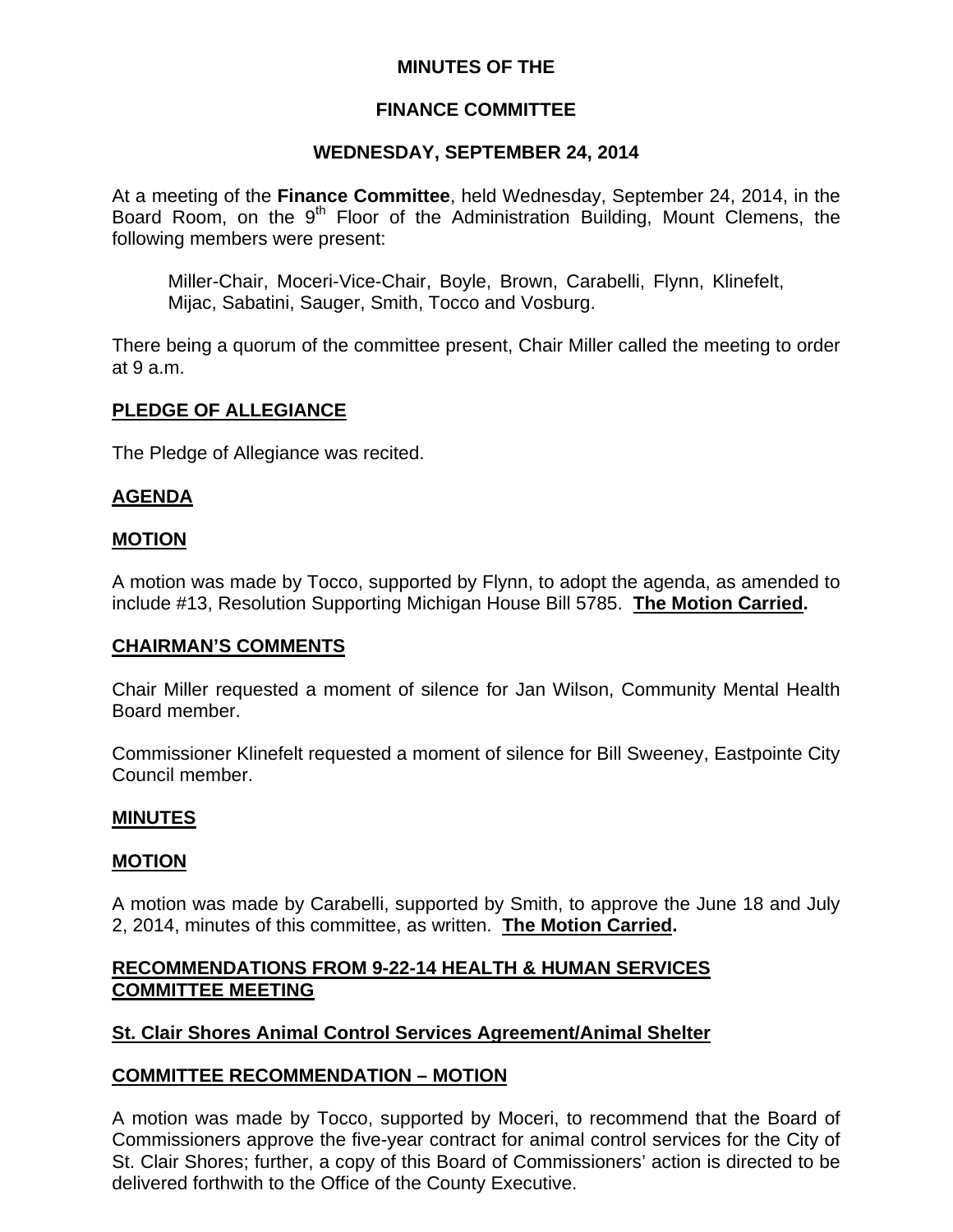Jeff Randazzo, Chief Animal Control Officer, gave a brief overview of the agreement.

The following commissioners spoke: Vosburg, Carabelli and Miller.

Chair Miller called for a vote on the motion and **THE MOTION CARRIED.** 

## **Neighborhood Stabilization Program 3 (NSP3) Program Amendment/ Community Services Agency**

## **COMMITTEE RECOMMENDATION – MOTION**

A motion was made by Sauger, supported by Moceri, to recommend that the Board of Commissioners approve the Neighborhood Stabilization Program 3 (NSP3) Program amendment, which does not affect the County budget; it is a U.S. Department of Housing and Urban Development budget adjustment; further, a copy of this Board of Commissioners' action is directed to be delivered forthwith to the Office of the County Executive. **THE MOTION CARRIED.** 

#### **Budget Amendment/Office of Public Health Preparedness/Medical Reserve Corp Award/Health**

# **COMMITTEE RECOMMENDATION – MOTION**

A motion was made by Tocco, supported by Klinefelt, to recommend that the Board of Commissioners authorize an increase in the Health Grant Fiscal Fund for the Health Department in the amount of \$5,000 for the Medical Reserve Corp award from the Michigan Department of Community Health, Office of Public Health Preparedness; further, this budget action addresses budgetary issues only. It does not constitute the Commission's approval of any County contract. If a contract requires Commission approval under the County's Contracting Policy or the County's Procurement Ordinance, such approval must be sought separately; further, a copy of this Board of Commissioners' action is directed to be delivered forthwith to the Office of the County Executive. **THE MOTION CARRIED.** 

## **RECOMMENDATIONS FROM 9-23-14 INFRASTRUCTURE COMMITTEE MEETING**

## **Award of RFP for GIS-ROW Easement Layer to Remote Sensing & GIS Research & Outreach Services/MSU/Department of Roads**

## **COMMITTEE RECOMMENDATION – MOTION**

A motion was made by Carabelli, supported by Smith, to recommend that the Board of Commissioners approve the award of Request for Proposal of GIS-ROW Easement Layer to Remote Sensing and GIS Research and Outreach Services/Michigan State University in the amount of \$84,932 and authorizing the signing of associated contracts by Mark Deldin; further, a copy of this Board of Commissioners' action is directed to be delivered forthwith to the Office of the County Executive.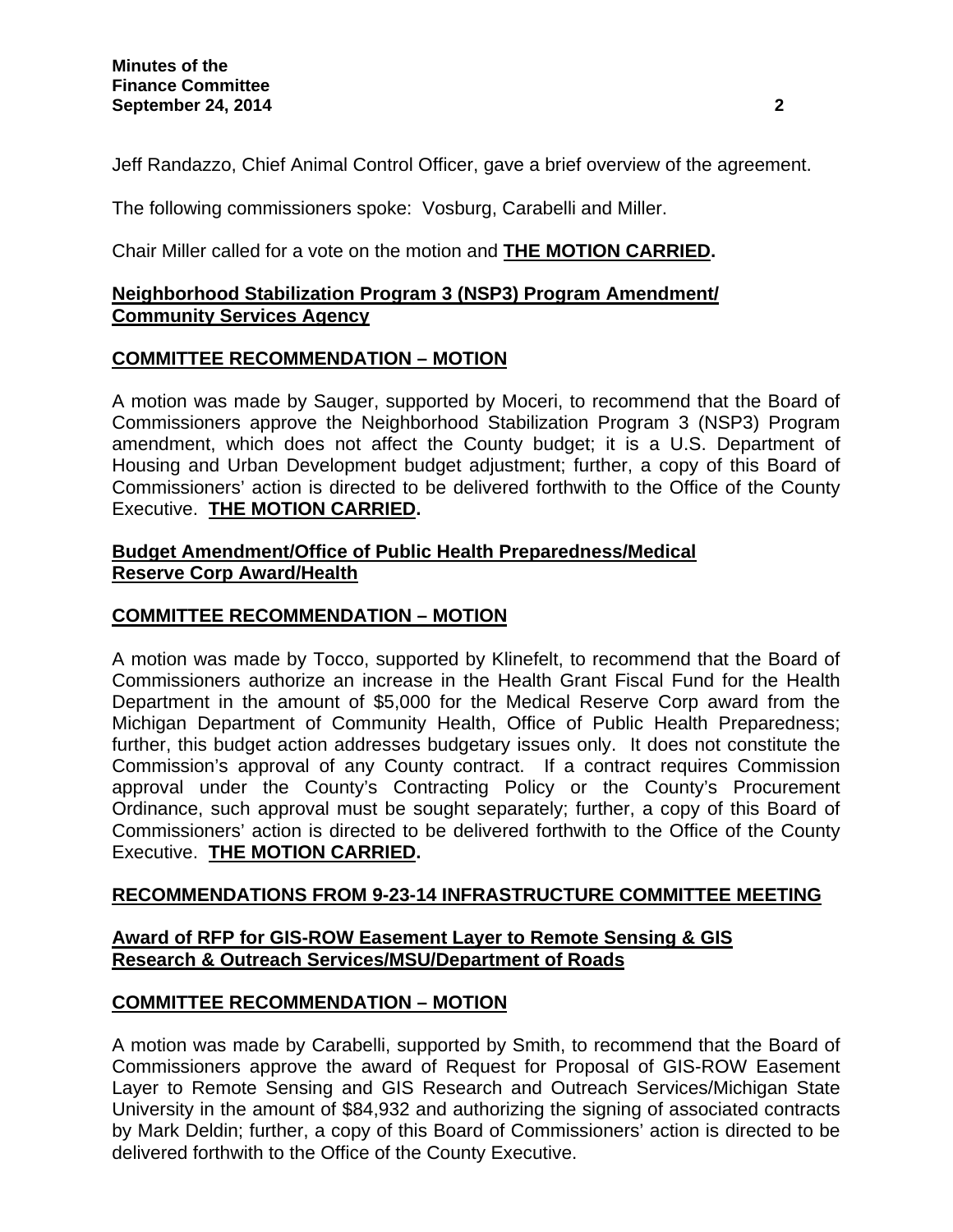Department of Roads Director Bob Hoepfner gave an overview.

# Chair Miller called for a vote on the motion and **THE MOTION CARRIED.**

# **Contract with Anglin Civil, LLC, for Mt. Clemens & Clinton Township Hike/ Bike Paths/Department of Roads**

## **COMMITTEE RECOMMENDATION – MOTION**

A motion was made by Smith, supported by Carabelli, to recommend that the Board of Commissioners approve the award of bid and contract between the Macomb County Department of Roads and Anglin Civil, LLC for trail work to the Mt. Clemens and Clinton Township Hike/Bike Paths at a cost of \$421,844.20; further, a copy of this Board of Commissioners' action is directed to be delivered forthwith to the Office of the County Executive.

The following commissioner spoke: Miller.

Chair Miller called for a vote on the motion and **THE MOTION CARRIED.** 

## **MDOT Contract for Widening and Resurfacing of Gratiot (South of 26 Mile to Main Street) in New Haven/Department of Roads**

## **COMMITTEE RECOMMENDATION – MOTION**

A motion was made by Brown, supported by Carabelli, to recommend that the Board of Commissioners approve the contract outlining scope of work and funding for road widening and resurfacing along Gratiot from south of M-19 (26 Mile) to M-19/Main Street in the Village of New Haven at a cost of \$578,300 to the County Department of Roads; further, a copy of this Board of Commissioners' action is directed to be delivered forthwith to the Office of the County Executive. **THE MOTION CARRIED.**

## **MDOT Contract for Signal Upgrades on Metropolitan Parkway/Department Roads**

## **COMMITTEE RECOMMENDATION – MOTION**

A motion was made by Sauger, supported by Brown, to recommend that the Board of Commissioners approve the contract between the Macomb County Department of Roads and the Michigan Department of Transportation for signal upgrades on Metropolitan Parkway at a total project cost of \$1,789,200; further, a copy of this Board of Commissioners' action is directed to be delivered forthwith to the Office of the County Executive. **THE MOTION CARRIED.** 

At the request of Commissioner Carabelli, Bob Hoepfner gave an overview of the engineering contract with URS Corporation for the Traffic Operations staffing, which was approved earlier this month via the bypass process.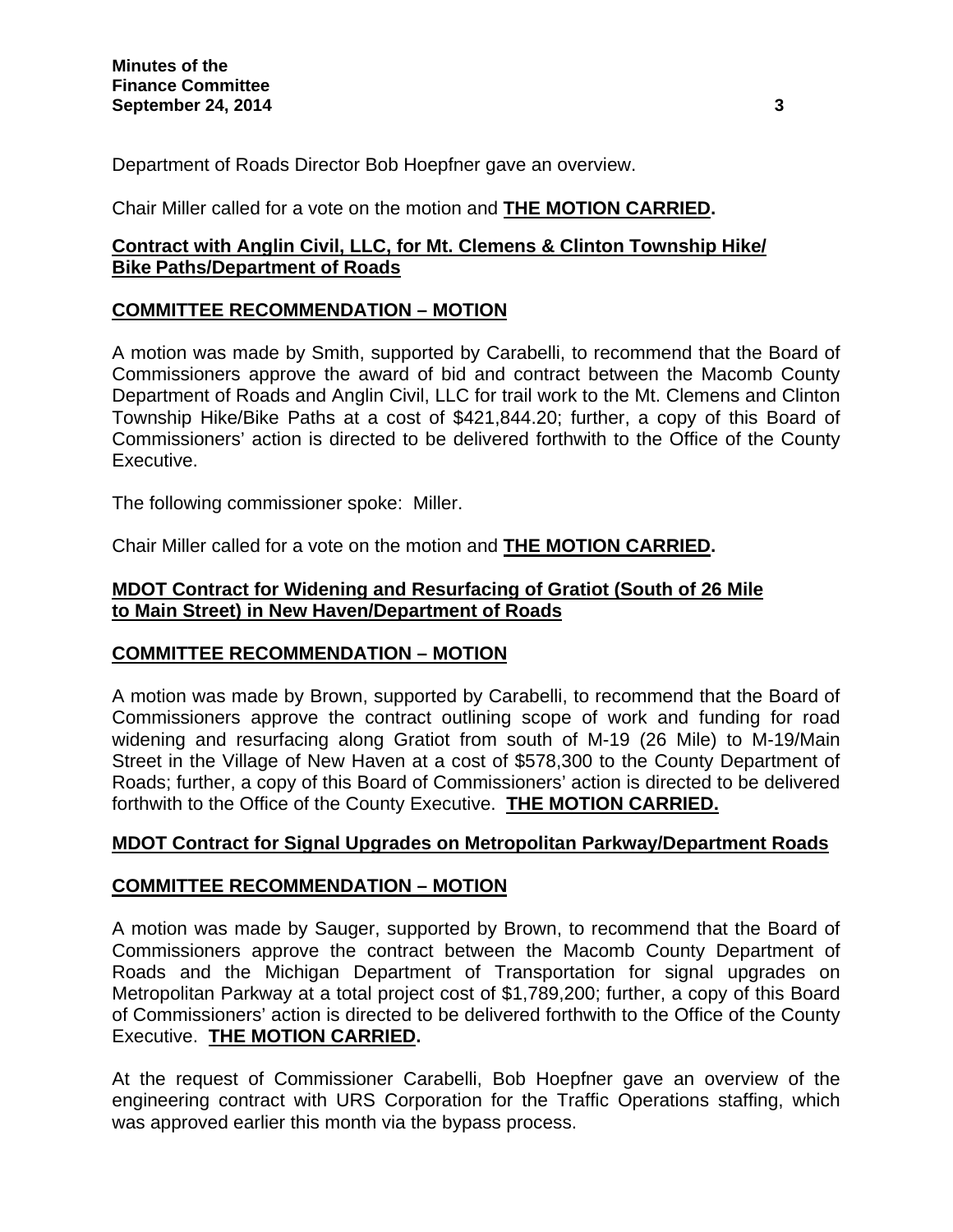# **Agreement with Wakely Associates, Inc./Architects for Professional Design Services for Central Campus Renovations–Project One/Facilities & Operations**

# **COMMITTEE RECOMMENDATION – MOTION**

A motion was made by Flynn, supported by Sauger, to recommend that the Board of Commissioners execute the AIA Standard Form of Agreement (B101-2007), as modified, between the County of Macomb and Wakely Associates, Inc./Architects for the professional design services for the Central Campus Renovations – Project One, in the amount of \$1,634,907, plus reimbursable allowance not to exceed \$64,000; funding for this project is in the Capital Plan; further, a copy of this Board of Commissioners' action is directed to be delivered forthwith to the Office of the County Executive.

Lynn Arnott Bryks, Director of Faciities and Operations, gave an overview.

Chair Miller called for a vote on the motion and **THE MOTION CARRIED.** 

#### **Agreement with Partners in Architecture, PLC, for Professional Design Services for Central Campus Renovations-Project Two/Facilities & Operations**

Lynn Arnott Bryks, Director of Faciities and Operations, gave an overview.

## **COMMITTEE RECOMMENDATION – MOTION**

A motion was made by Sauger, supported by Vosburg, to recommend that the Board of Commissioners execute the AIA Standard Form of Agreement (B101-2007), as modified, between the County of Macomb and Partners in Architecture, PLC, for the professional design services for the Central Campus Renovations – Project Two, in the amount of \$729,875, plus reimbursable allowance not to exceed \$3,200; funding for this project is in the Capital Plan; further, a copy of this Board of Commissioners' action is directed to be delivered forthwith to the Office of the County Executive. **THE MOTION CARRIED.** 

## **REQUESTS TO PURCHASE MILITARY SERVICE TIME**

#### **Mark Grammatico**

## **COMMITTEE RECOMMENDATION – MOTION**

A motion was made by Vosburg, supported by Carabelli, to recommend that the Board of Commissioners authorize Mark Grammatico to purchase three months of military service time in the Macomb County Employees Retirement System under State Law MCLA 46.12a(14); further, a copy of this Board of Commissioners' action is directed to be delivered forthwith to the Office of the County Executive.

The following commissioner spoke: Vosburg.

Chair Miller called for a vote on the motion and **THE MOTION CARRIED.**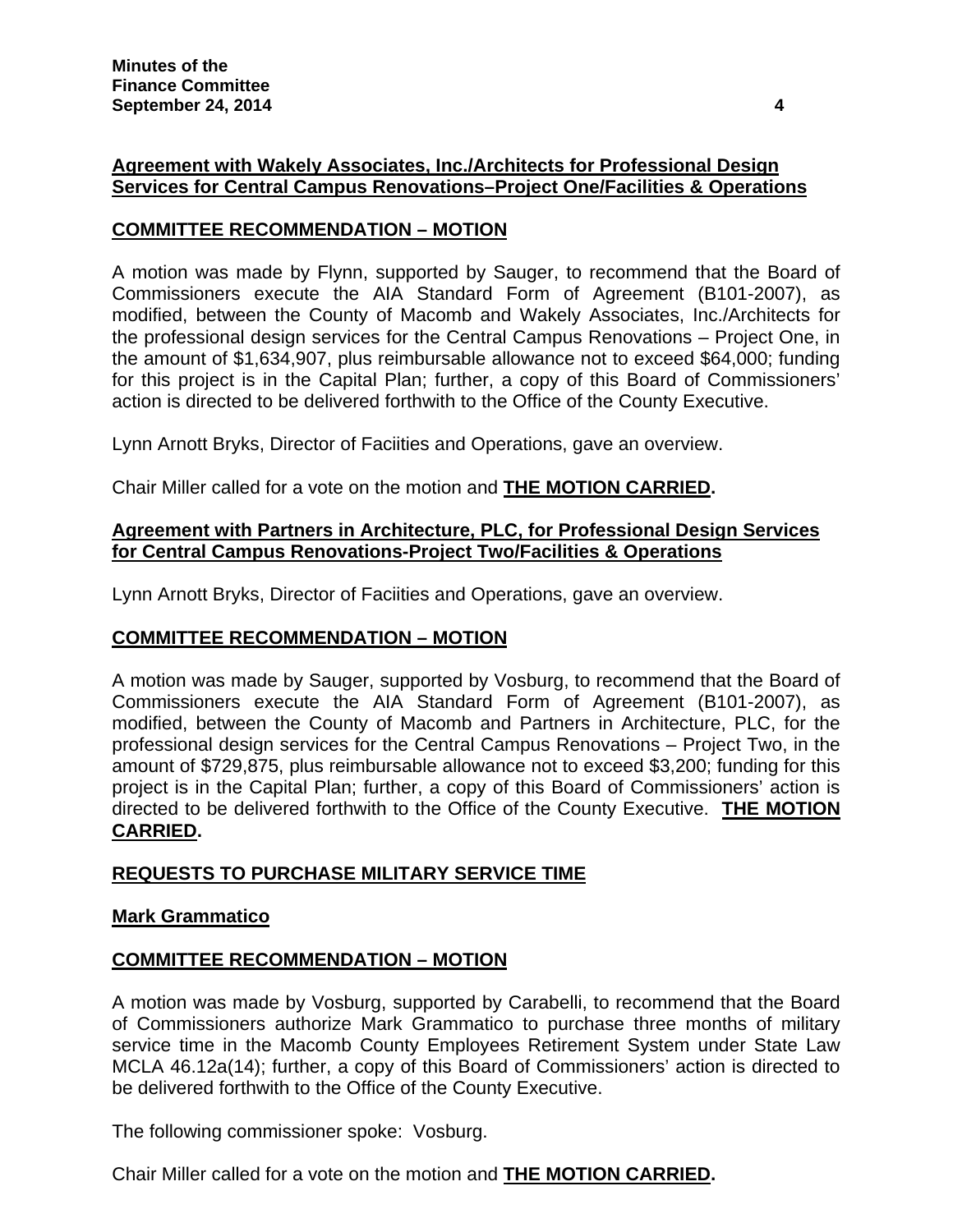#### **William Licavoli**

#### **COMMITTEE RECOMMENDATION – MOTION**

A motion was made by Vosburg, supported by Sauger, to recommend that the Board of Commissioners authorize William Licavoli to purchase 30 months of military service time in the Macomb County Employees Retirement System under State Law MCLA 46.12a(14); further, a copy of this Board of Commissioners' action is directed to be delivered forthwith to the Office of the County Executive. **THE MOTION CARRIED.** 

#### **DISCUSSION ON GREAT LAKES WATER AUTHORITY MEMORANDUM OF UNDERSTANDING AND ARTICLES OF INCORPORATION**

A detailed discussion took place regarding the issues involved in the formation of a Great Lakes Water Authority, the proposed Memorandum of Understanding, Articles of Incorporation and potential outcomes for ratepayers and customers. The following individuals were on hand to provide information and to field questions: James Crowley from Clark Hill, special counsel to the Board; Public Works Commissioner Anthony Marrocco; Chief Deputy Public Works Commissioner Bill Misterovich; Deputy Public Works Commissioner Richard Sulaka; Jason Mateo, Chief Engineer for Public Work's Wastewater Division; Assistant Executive Melissa Roy and Corporation Counsel John Schapka.

The following commissioners spoke: Flynn, Carabelli, Vosburg, Brown, Klinefelt, Smith, Mijac, Boyle, Sauger and Miller.

## **MOTION**

A motion was made by Mijac, supported by Vosburg, to receive and file the discussion on Great Lakes Water Authority Memorandum of Understanding and Articles of Incorporation. **The Motion Carried.** 

#### **EXECUTIVE SESSION TO DISCUSS ATTORNEY/CLIENT PRIVILEGED CORRESPONDENCE FROM CORPORATION COUNSEL DATED SEPTEMBER 11, 2014**

#### **MOTION**

A motion was made by Carabelli, supported by Tocco, to enter into Executive Session for the purpose of discussing an attorney/client privileged correspondence from Corporation Counsel dated September 11, 2014.

A roll call vote was taken as follows:

Voting Yes were Boyle, Brown, Carabelli, Flynn, Klinefelt, Mijac, Miller, Sabatini, Sauger, Smith, Tocco and Vosburg. There were 12 "Yes" votes.

#### **The Motion Carried.**